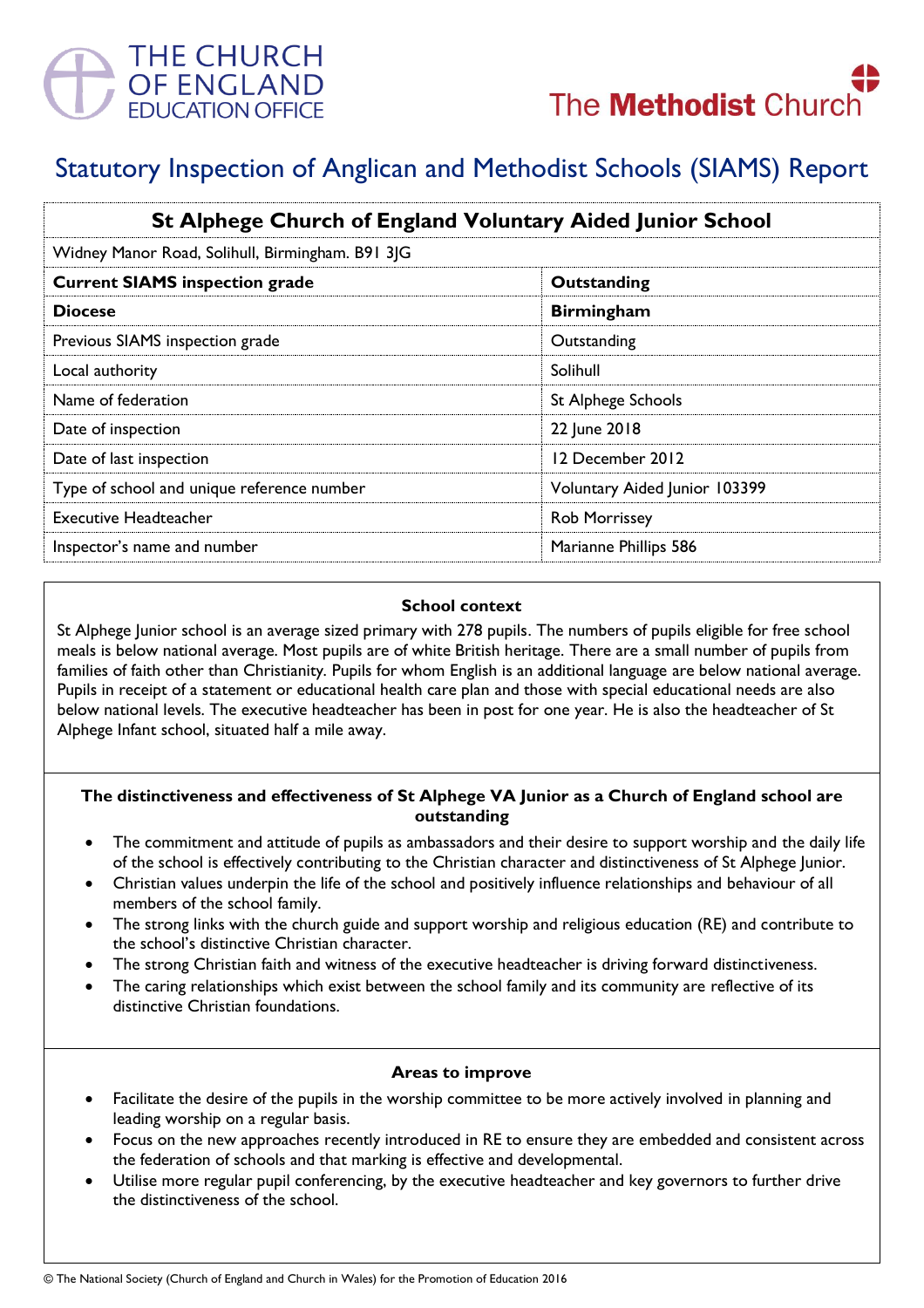# **The school, through its distinctive Christian character, is outstanding at meeting the needs of all learners**

St Alphege Junior is a school where pupils' well-being is central, at the heart of all that is done. Pupils thrive because they feel safe, secure and loved, supported by Christian values that underpin all relationships. Pupils of the worship committee describe them as, 'God's values that encourage us to be a community and a friend to all'. Consequently, they are keen to come to school and attendance is high. Standards in behaviour are also excellent. Parents appreciate how well their children are known and how effectively their specific needs are met. 'The executive headteacher is very approachable and excellent at targeting need through small group or individual interventions.' One example of this has been the recent employment of a counsellor who meets with individuals weekly. Another is the SEAL group meetings, that provide nurturing care in the 'Sunshine Room'. The strong, spiritual leadership of the executive headteacher is effectively driving forward the Christian distinctiveness of the school. In the year since his appointment, he has diligently strengthened the links between both schools. One very good example of this was the celebration day of St Alphege, the schools' patron saint. All the pupils, staff and parents celebrated in a combined service at the Church. As parents explain, 'Our children were buzzing with excitement throughout the day. They understood why they were celebrating and enjoyed being united with siblings and friends from the infant school.' Parents endorse the executive headteacher's actions to bring both schools more closely together through 'teams'. He and the governors are striving to build consistency across the federation. Both schools have a clear vision and focus on Christian values. They have yet to agree a common vision and set of values, which is a priority to strengthen links. Another is to embrace their common Christian foundations through more combined services each term, to further strengthen unity. Links with the church are strong and the ministry team plan and lead worship regularly. The minister of St Alphege is also chaplain to the school, supporting the spiritual and personal lives of all members. Pupils enter the school displaying skills above national levels. The executive headteacher and his leadership team have introduced systems that ensure they track the progress of each individual across all subjects. As a result, pupils progress their learning rapidly, and are well above national levels by the time they leave. The pupils of the school are very keen to accept responsibility and work diligently supporting their peers across the federation. Curricular links, such as the 'Money Friends' evidenced on the day of the inspection happen termly. These initiatives build partnerships that are supporting learning and driving standards. The curriculum is rich and exciting, challenging pupils to think deeply, during and beyond the school day. One boy recently won first prize in a local competition to design a garden to be created in a local park. Members of the worship committee and school council know their roles are important. 'We organise charity events and have supported Cancer Research, Water Aid and the World Wildlife Fund. Our discussions about play means we now have individual play equipment on a Friday instead of football. That's good.' These comments, photographic records and the findings of questionnaires evidence that leaders listen and opinion is respected and valued. RE is a popular subject. Pupils explained, 'We enjoy RE and like learning through Bible stories about Christianity and other cultures and faiths. Our lessons encourage a positive attitude helping us to understand and respect other beliefs.' These positive experiences are founded on their Christian values of love and respect. They are effectively developing an understanding of Christianity and other world faiths. Visits and visitors are a common feature to enhance their learning, such as the 'Young Voices Choir' and the visit to the Cathedral. Consequently, pupils are growing spiritually and developing as young citizens of a global community. In the words of a parent, 'This school helps our children to develop in layers, learning about Christianity and other faiths, sharing common values that provide a wonderful foundation for their future lives.'

# **The impact of collective worship on the school community is good**

Worship is a central to daily life, involving all. It is led by all staff and the St Alphege ministry team, in school and church settings. The inclusive, respectful values, fostered through services encourage all pupils and their families to engage with and enjoy worship. Members of the pupil worship committee speak of their active involvement. 'We have important roles in worship. In the Eucharist services we carry down the candles and bread and we want to get everyone involved in the worship.' They enjoy singing, going to church and praying. 'When we pray we are talking to God and Jesus, because we know they are listening.' Pupils say prayer is important to them. There are reflection areas in each classroom and around the school supporting prayer life. Ideas to engage pupils in prayer include the 'Life Line' and 'Blessings Board'. These are two creative examples of many, which the school uses to generate personal prayers of concern and thanks. Pupils are regularly asked to share their views on worship. Their recorded comments evidence their growing faith and desire to 'live as God wants us to live to make a better world'. They are also very keen to plan and lead worship, 'to make it more fun and to engage all pupils'. School leaders have recognised this and agreed this is a priority. Also, for leaders and governors to canvass a wider audience of pupil opinion, through regular conferences with focus groups. Monitoring is thorough and undertaken regularly to ensure worship is varied and effective. The long term plan uses themes of 'thankfulness, trust, relationship and Creator God', to explore key questions as guides for life. The worship observed illustrated how Jesus and other key role models regularly provide a focus for reflection. The words of Saint Teresa of Avila were used to consider how, 'Christ has no body but yours. Yours are the hands with which He blesses the world.' Pupils were keen to share